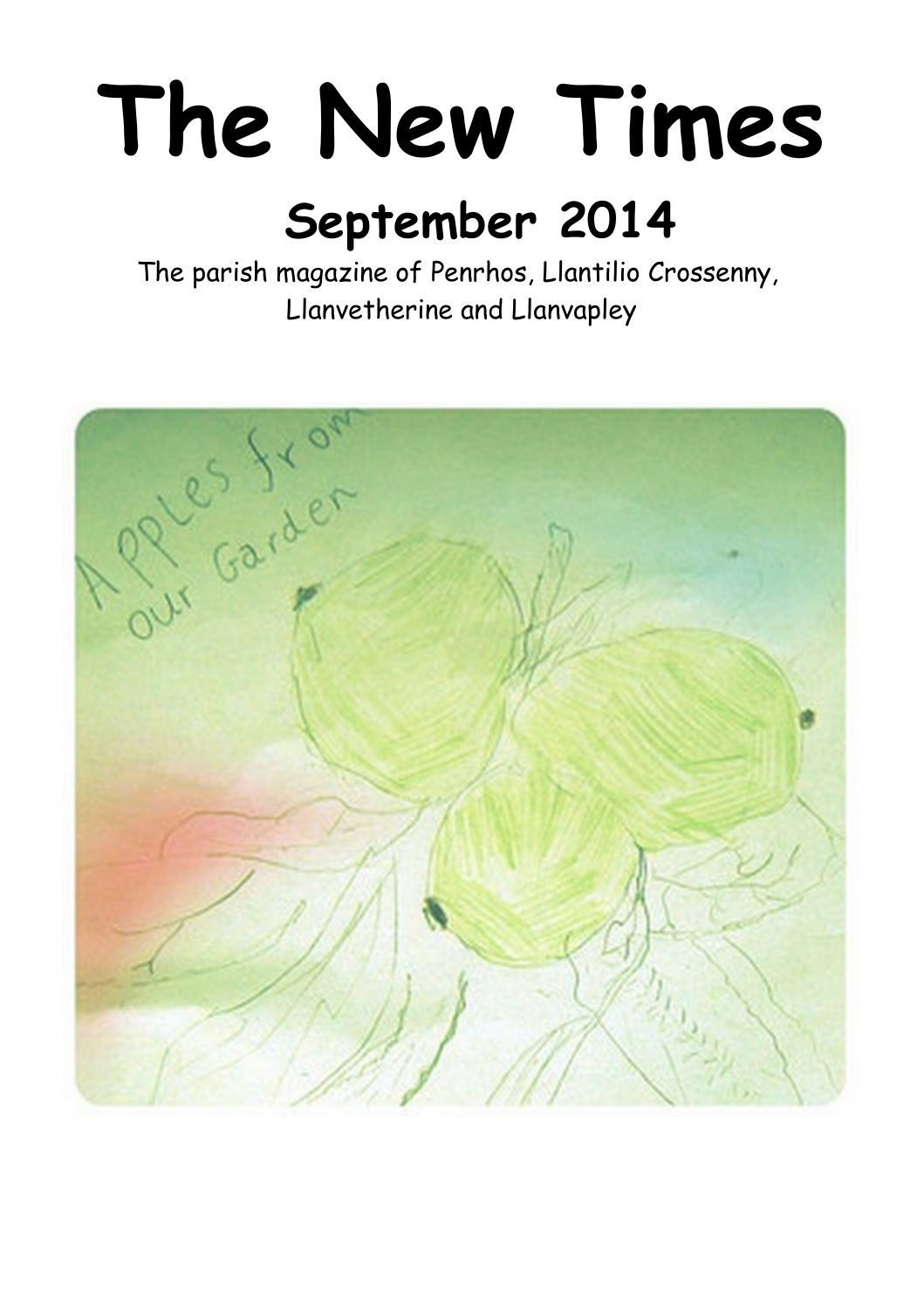## **Llantilio Crossenny News**

Congratulations to Tom Baker from Llantilio following his excellent set of GCSE results especially an A\* in Maths. Tom's sister Olivia is in Tanzania currently travelling around, visiting Zanzibar, swimming with tortoises, going on safari and generally having an amazing time before she goes to a small village close to Moshi where she is helping to build a school with Childreach International. She raised the funds for the trip by organizing various events while at Reading University and organising a party at Dingestow Village Hall, so thank you to those that managed to make it for your support.

Congratulation also to proud grandparents Elsie and Des Latham whose granddaughter Elinor from Shrewsbury achieved an excellent set of GCSE results, 2A\*, 7As and 1B.

Saturday 6<sup>th</sup> September is the date of the next "Walk from Warwicks". The walk starts at 11.00 am from Warwick's pub car park. A warm welcome to walkers old and new!

## **Llanvapley News**

The service at Llanvapley on 10 August, which was led by Rev Lorraine Cavanagh, turned out to be busier than expected. The congregation was joined by a local family and a family who were holidaying locally. After the service a note was found attached to the noticeboard in the church porch from Ada who had attended the service with her family. The note said "Thank you for being so kind and welcoming on Sunday. Also thank you for offering us to go in your pool". The picture on the front of TNT was drawn by Ada.

Visitors to Llanvapley Church may have spotted a problem with a small part of the ceiling in the nave recently. The restoration of the church involved renewing every part of the ceiling apart from one bit which decided to come down over the summer. The ceiling has been expertly repaired and everything is now good for another 50 years!

On Saturday 6 September Llanvapley Church will be hosting a Coffee Morning in the church from 10.30 am. Everyone welcome – especially those who are unable to get to any of the mid week coffee mornings!

Our Harvest service and lunch is on 28 September this year. We would particularly like to involve young people in the service. Please let the churchwardens know if you or a member of your family would like to do a reading or a musical item in the service.

## **Llanvetherine News**

Who says nothing happens in our village? Well, it was a bit like waiting for a bus -you wait for ages and then two come along, and that is exactly what happened on Saturday July 26th- we had two weddings! First the wedding of Gareth Hughes Jones and Hannah Bisgrove, and what a fabulous day we had and the hottest day of the year! As tradition has it the children of the village tied the church gates and the groom had to throw some money to them to be let out. A chimney sweep also made an appearance Aka Adam Binmore from Wrens Nest. The happy couple and guests then left to continue their celebrations at the Hog's Head Treadam. The second wedding was between Stacey Watkins and David Hopkins, again another beautiful bride and handsome groom made a beautiful tableau in our lovely church yard. After photographs and much fun they continued their celebrations at the Three Salmons in Usk.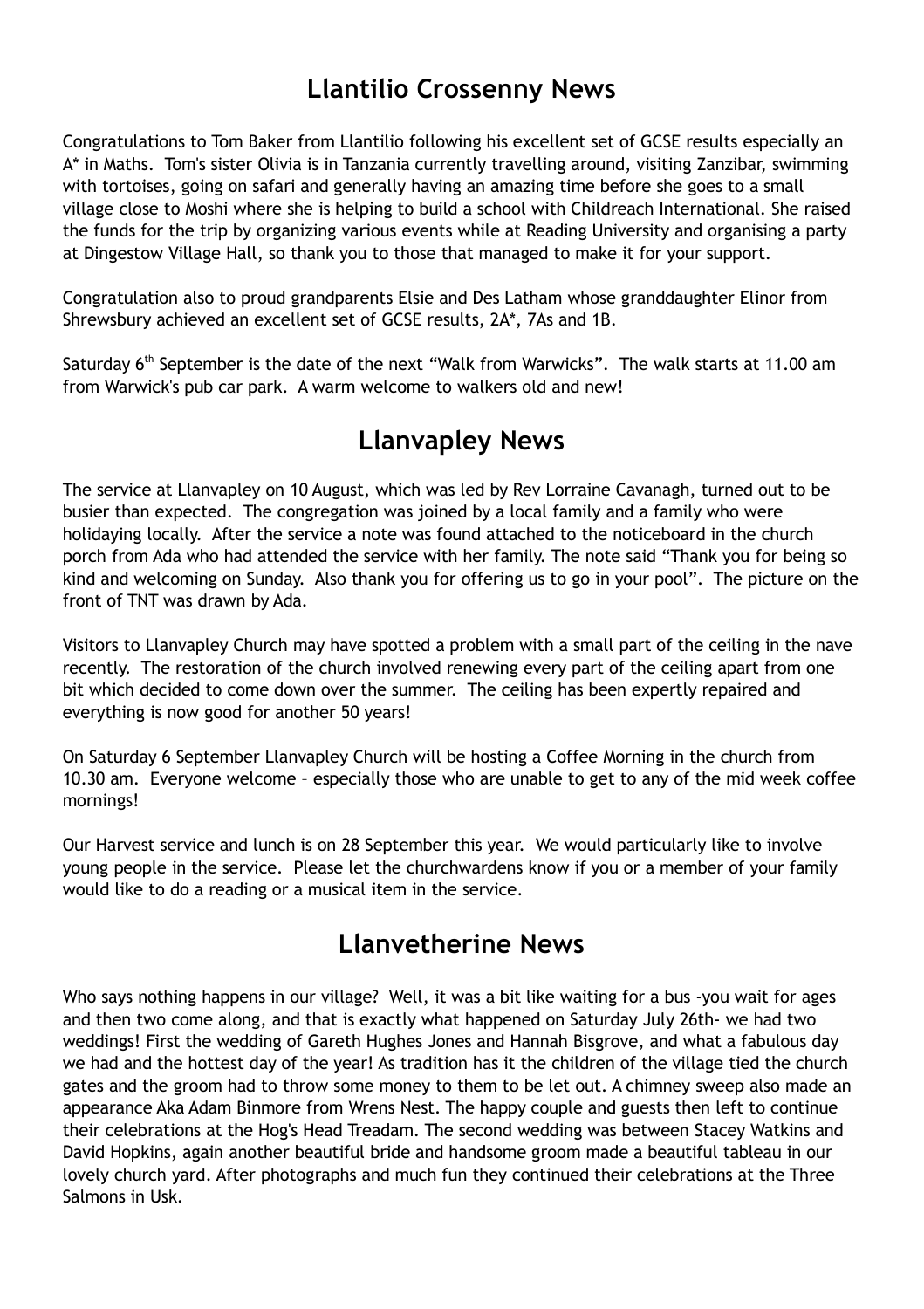Following that on a glorious Sunday morning in August after church came something new from something old. The 'new' was a new fund raising venture for us in the form of a vintage (the old) tractor drive. Everyone met at Great Trerhew and after tea coffee and cakes courtesy of Trevor and Ann Beavan they set off in convoy for a three castles tractor drive, stopping off half way round at Skenfrith hall for lunch before continuing on to Grosmont castle and eventually returning to Great Trerhew What a wonderful sight it was to see them making their way up to White Castle and again at the end of the afternoon coming down the drive at Great Trerhew to finish what turned out to be a great day for the vintage tractor society and for Llanvetherine church, raising the princely sum of £230.



## **Penrhos News**

Sunday 17th August saw Tommy and Megan Yeomans from Llanvetherine and Holly Flynn from Penrhos compete at the Pony Club Championships at Cholmondeley Castle. They are part of the Monmouthshire Pony Club Junior Mounted Games team. They were the youngest team in their section but that didn't phase them, they might not of been the fastest but they were one of the most accurate. They finished 10th out of 12 teams which was an amazing result for them.



#### **A Plea To All Dog Owners**

Do you worm your dogs? Do you know how important it is to worm your dogs? If your answer is No, please read on. Dogs are a host to tapeworms which don't harm dogs or humans but are to sheep and lambs. The larval parasite migrates into the liver which then develops into cysts. It can then move into muscles which if found at the time of slaughter the entire carcass will be condemned as unfit for human consumption. Once the lamb is infected by tapeworms there is not treatment for the animal. So please worm your dog 4 times a year with a wormer that kills tapeworms. From your friendly farmer.